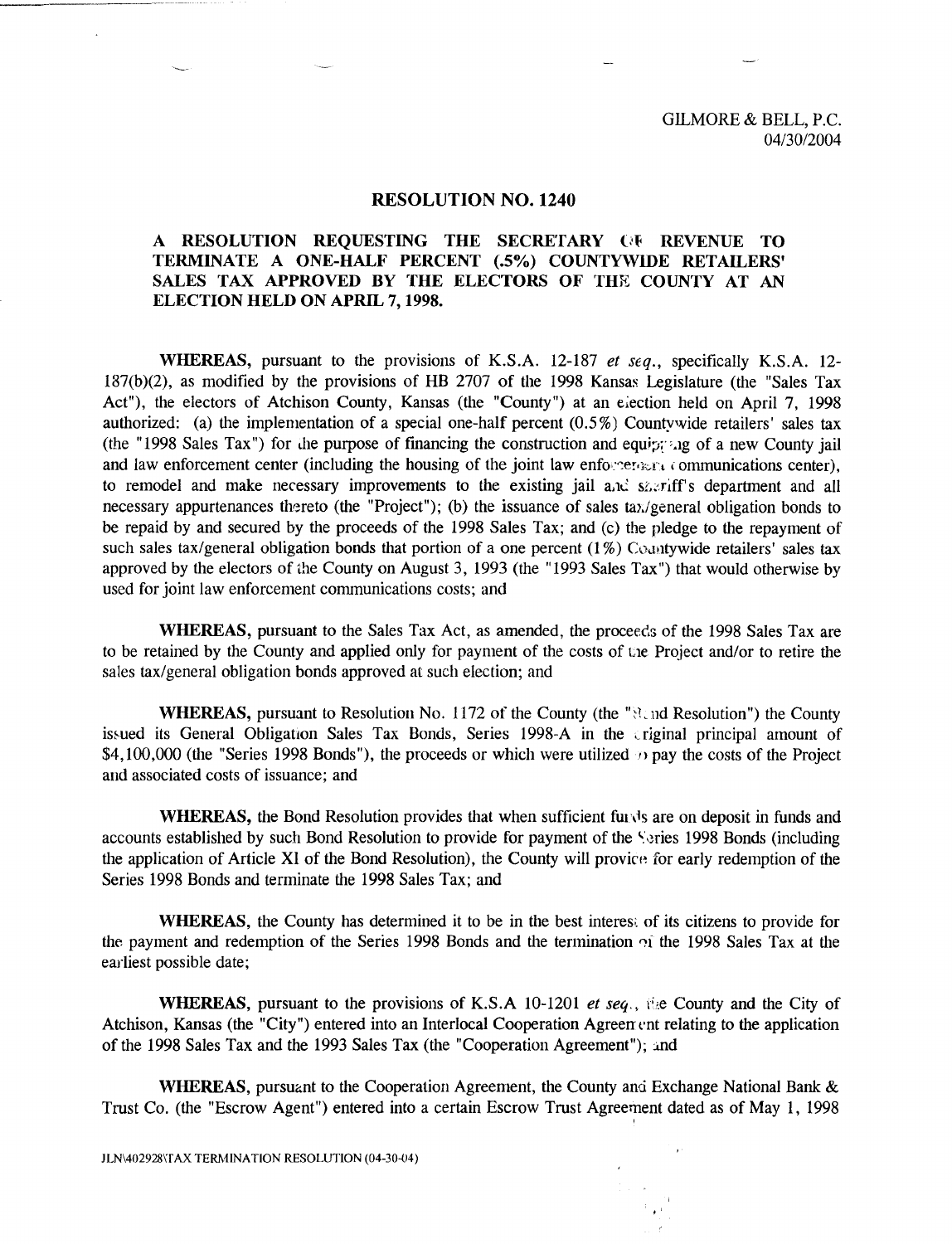(the "Escrow Agreement"), which established an escrow account for payment of the Series 1998 Bonds in accordance with the Bond Resolution; and

WHEREAS, pursuant to the Escrow Agreement, the Escrow Agent has certified to the County that sufficient funds are available to provide for payment of the Series 1998 Boris on each scheduled payment date to and including the earliest optional redemption date thereof (the "Redemption Date"), and that the Escrow Agent will provide to the Paying Agent for the Series 1998 Bonds,  $\circ$ , Notice of Call for Redemption thereof, as of the Redemption Date, in forms attached as exhibits to the Escro $\cdot$ ' Agreement; and

WHEREAS, also pursuant to the Escrow Agreement, the Escrow Agent has provided to the County a report of a certified public accounting firm with respect to the sunficiency of funds in the Escrow Account to provide for payment of the Series 1998 Bonds on each scheduled payment date to and including the Redemption Date; and

**WHEREAS**, the County desires to terminate the 1998 Sales Tax  $\lambda t$  the earliest possible date in accordance with the provisions of the Sales Tax Act; and

WHEREAS, the County recognizes there will be certain fees and expenses in connection with the redemption of the Series 1998 Bonds and desires to provide for the payment thereof.

## NOW THEREFORE, BE IT RESOLVED BY THE BOARD OF COUNTY COMMISSIONERS OF ATCHISON COUNTY, KANSAS:

SECTION 1. The County has received the certifications required by the Escrow Agreement that sufficient funds are on deposit in the Escrow Account for payment of the Series 1998 Bonds on each scheduled payment date to and including the Redemption Date.

SECTION 2. The Secretary of Revenue of the State of Kansas is hereby requested to cause the termination of the 1998 Sales Tax at the earliest possible date permitted  $\mathcal{V}$ ; the provisions of the Sales Tax Act.

**SECTION 3.** The County Clerk is hereby directed to forward a  $\cos y$  of this Resolution to the Secretary of Revenue of the State of Kansas and to the Clerk of the City.

**SECTION 4.** The County Clerk is hereby authorized to provide  $i \in \mathbb{R}$  payment of reasonable fees and expenses of the County, consultants and legal counsel to the County, the Escrow Agent, the Verification Agent, the Kansas Department of Revenue, and other entities incurred in order to accomplish the intent of this Resolution.

SECTION 5. The County Clerk, County Counselor and other representatives and consultants of the County are hereby authorized to take such action as may be necessary to accomplish the intent of this Resolution.

SECTION 6. This Resolution shall be in force and take effect from and after its adoption by the Board of County Commissioners.

## [BALANCE OF PAGE INTENTIONALLY LEFT BLANK]